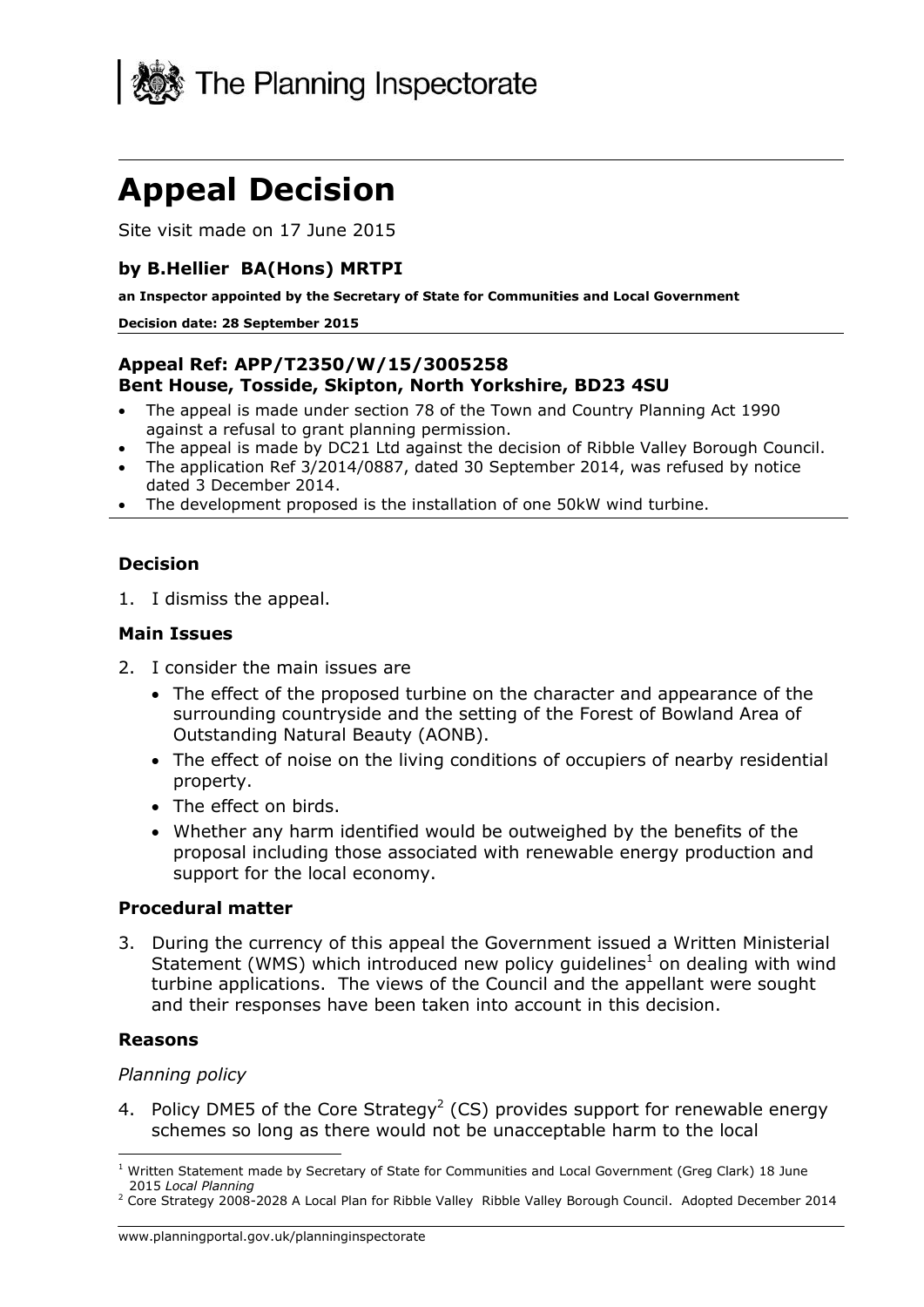environment or to residential amenity. Development proposals within or close to the designated AONB will not be allowed unless it can be demonstrated that the objectives of the designation would not be compromised.

- 5. Policy DME2 states that development proposals will be refused which significantly harm important landscape or landscape features. Policy DME3 supports biodiversity, including wildlife species protected by law.
- 6. There is a national imperative to develop renewable energy. Underlying this is EU Directive 2009/28/EC which requires the UK to achieve a legally binding target of 15% of all energy to be generated from renewable resources by 2020. One of the core planning principles set out in the National Planning Policy Framework (NPPF) is to encourage the use of renewable resources. Paragraph 98 of the NPPF advises that an application for renewable energy should normally be approved if its impacts are acceptable or can be made acceptable. However current national planning practice guidance makes it clear that the need for renewable energy does not automatically override environmental protections or the planning concerns of local communities<sup>3</sup>.
- 7. Another of the core planning principles in the NPPF recognises the intrinsic character and beauty of the countryside. Paragraph 115 states that great weight should be given to conserving landscape and scenic beauty in AONBs. The PPG says that wind turbines in AONBs and in areas close to them, where there could be an impact on the protected area, will need careful consideration.
- 8. The recent WMS states that planning permission for wind turbines should only be granted if: the site is in an area identified as suitable for wind energy development in a Local or Neighbourhood Plan; and following consultation, it can be demonstrated that the planning impacts identified by affected local communities have been fully addressed and therefore the proposal has their backing. Transitional arrangements apply where the application was submitted prior to the WMS, as is the case with this appeal. In these cases only the second of these two criteria is relevant.

## *Character and appearance*

## Landscape effects

- 9. The wind turbine would be of a monopole design, 24.6m to the hub, with three blades with a sweep of 24m, giving an overall height of 36.6 to the blade tip. It would be situated on a locally prominent spur of land between two streams at a height of just over 270m AOD. The land rises gently to the west, initially open pasture and then the strong geometric line of the coniferous plantations of the Gisburn Forest. In other directions there are panoramic views of upper Ribblesdale with the main Pennine range to the north and east. A minor road between Tosside and Settle, which serves the scattered agricultural community, runs north-south just to the west of the site and marks the boundary of the AONB at this point.
- 10. The site lies within a landscape character type (LCT) described as *rolling upland farmland* which is assessed as having a generic moderate to high sensitivity to wind turbine development<sup>4</sup>. The LCT encompasses the surrounding land, both

j <sup>3</sup> Planning Practice Guidance: Paragraph: 007 Reference ID: 5-007-20140306

<sup>4</sup> *Landscape Sensitivity to Wind Energy Development in Lancashire*. Lovejoy Assoc. for Lancashire County Council. February 2005. Also shown as moderate/high sensitivity on the MARIO on-line mapping system.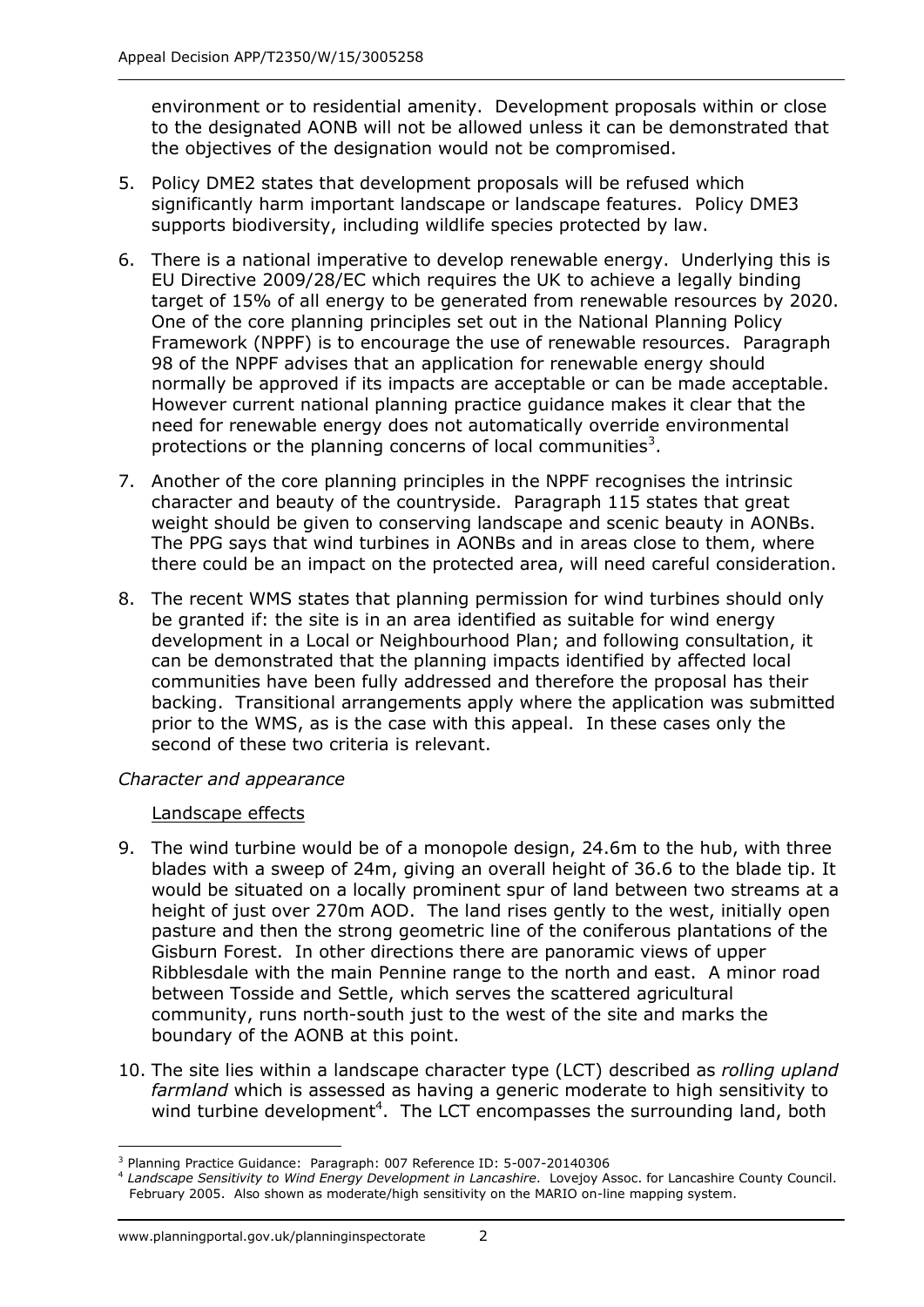within and outside the AONB boundary. Guidelines for considering the effects of change for this LCT<sup>5</sup> recommend maintaining the predominantly open landscape and minimising vertical elements such as communications masts and wind turbines so as to protect views into and out of the area. Micro or small scale wind turbine development may be appropriate within the AONB but it should have regard to the landscape and visual characteristics of the location, be of an appropriate scale and not be sited on the skyline<sup>6</sup>.

- 11. In the vicinity of the appeal site key attributes are a sense of remoteness and tranquillity, long established clusters of development around farms and expansive views. There is a radio mast in the distance and a wind turbine at Boostagill about 2km away. There are a handful of other turbines within a 5km radius but these are of a domestic scale and less obvious. Otherwise there are few noticeable vertical features. Taking into account its location adjacent to the AONB boundary I consider the surrounding landscape is of moderate to high sensitivity.
- 12. Bent House and its associated farm buildings nestle into the landscape some way below road level. The turbine would be about 240m away and at a higher level. Because of this and because of its scale it would not relate well to the farm complex and would be seen as an isolated development intruding into the tranquil and relatively unspoilt countryside. It is submitted that this scale of turbine is routinely specified for farm based and small commercial generation projects. However in this case its elevated position close to the road would result in it dominating the farm buildings. I find that the impact on landscape character would be significant.

## Visual effects

- 13. The submitted application shows that the turbine would be readily seen from close quarters and, apart from within Gisburn Forest, from further afield. The application was also accompanied by a landscape and visual impact assessment (LVIA) which includes photographs and wireframe drawings of the site from eight viewpoints with the proposed turbine superimposed.
- 14. Potentially the most sensitive visual receptors are nearby residents and walkers. The nearest properties at Studford Gill and Longtons do not look out directly onto the site so that the effect on outlook would not be serious. For recreational walkers on the surrounding rights of way, however, the impact would be considerable. For instance, from the old road, now a bridleway, that follows the access road to Studford Gill the turbine would be seen across an incised stream valley and I agree with the LVIA assessment that the magnitude of the change here would be large and striking.
- 15. There would also be a considerable impact from within the AONB. The LVIA has only one, long distance view, from within the AONB but there are also important medium and near distance views. The gentle climb up to Whelp Stone Crag past the Brayshore farms goes from the road just north of the appeal site up to 370m AOD over a distance of some 2km. One path then traverses round on the edge of the forest to Heath Farm and returns to the road near the appeal site. Most of the time the turbine would be in view but

j

<sup>5</sup> *Forest of Bowland AONB Landscape Character Assessment* September 2009 Chris Blandford Associates. This forms part of the AONB Management Plan and is adopted by the AONB Joint Advisory Committee

<sup>6</sup> *Forest of Bowland AONB Renewable Energy Position Statement* April 2011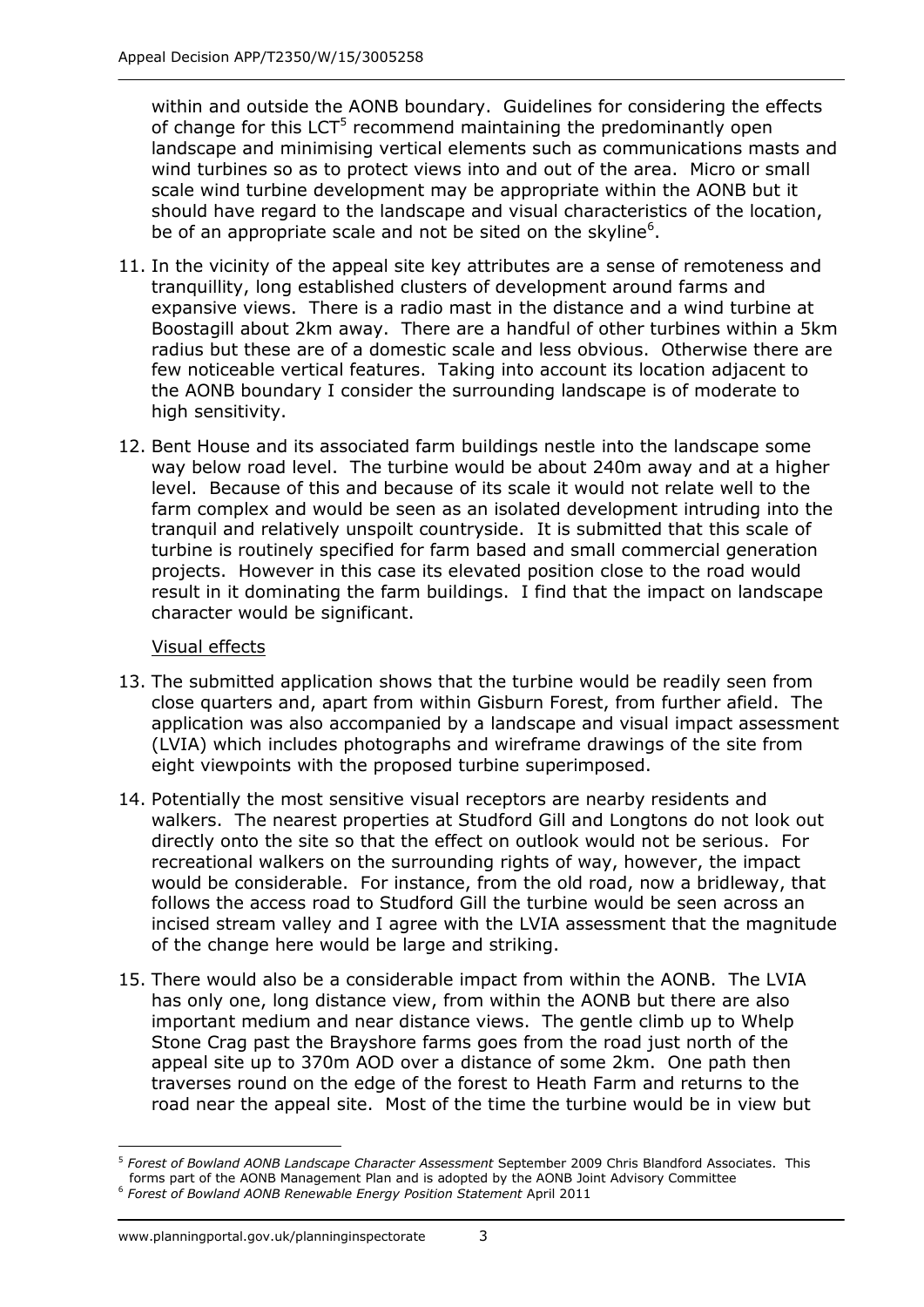very often as a partial view. It would form an incongruous visual intrusion into the outlook towards Ribblesdale which is particularly fine from Whelp Stone Crag. The existing Boostagill turbine is visible but this is set down at about 225m AOD and is viewed against the lower land.

16. Drivers are only moderately sensitive receptors. Nevertheless on the minor road coming from Tosside the turbine would detract from the view across Ribblesdale to the distinctive mass of Ingleborough in the background. In the opposite direction it would appear on the skyline. From the B6478 to the south there would also be skyline views over a distance of several kilometres between Tosside and Wigglesworth. I consider the overall visual impact would be significant.

## Cumulative effects

17. There are four other turbines within 2.5km of the site. Apart from that at Boostagill they are smaller than the appeal proposal. They are all situated below the 230m contour and consequently generally less intrusive. I do not find that there is at present a significant cumulative effect on the landscape or on views. None are much closer than 2km to the appeal proposal which would add little to cumulative effects.

## Conclusion on character and appearance

18. I conclude that the proposed turbine would have a significant adverse effect of on the character and appearance of the surrounding countryside and the setting of the Forest of Bowland Area of Outstanding Natural Beauty (AONB).

## *Noise*

- 19. The application was accompanied by a noise assessment. This shows that at no non-financially involved property would noise levels from the turbine be above the recommended limit of  $35dB(A)_{190,10min}$  set out in the technical guidance in ETSU-R-97<sup>7</sup>. A resident refers to research that recommends a minimum distance of 1.6km to noise sensitive properties. However national policy is that the ETSU-R-97 recommendations should be accepted as best practice<sup>8</sup>. A limit of  $45dB(A)_{L90,10min}$  for a financially involved property, in this case Bent House, would also be achieved.
- 20. The Council has not challenged the assessment. Whilst the setting is undoubtedly quiet the ETSU-R-97 recommendations apply to all background noise situations. Subject to a condition to secure adherence to these limits then noise levels would be acceptable.

## *Ecology*

-

21. The ecology report submitted with the application was not undertaken during the nesting season. It identifies the appeal site habitat as being potentially suitable for meadow pipit and skylark and concludes that either work should be undertaken outside the nesting season or a pre-construction check for nesting birds is carried out. It also suggests post-construction monitoring of possible bird and bat deaths. These recommendations could be secured by condition.

<sup>7</sup> *The assessment and rating of noise from wind farms* Working Group on Noise from Wind Turbines. Sept 96 <sup>8</sup> PPG Paragraph:015 Reference ID: 5-015-20140306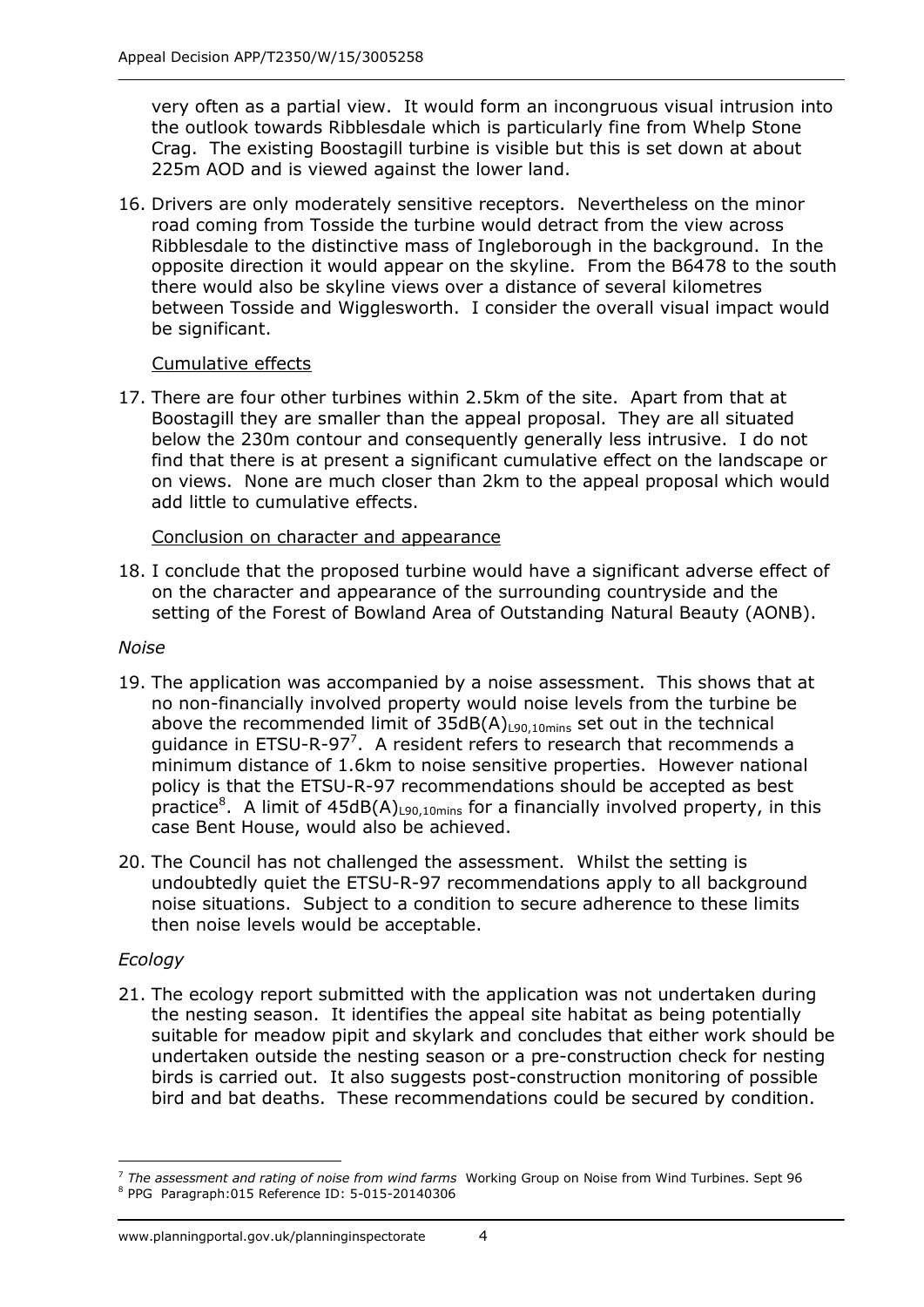22. The assessment notes that the fields on the other side of the road are being managed under a Higher Level Stewardship agreement and would be attractive as a nesting habitat for curlew and lapwing. The best curlew territory is 600m away and the nearest for lapwing is 200m away. It goes on to conclude that at these distances from the turbine potential displacement impact is very low. The Council would like evidence of where birds actually nest but has not backed up its stance with expert advice. I find the assessment to be properly reasoned and proportionate to the scale of possible impacts. I do not consider it likely that there would be any material detriment to birds.

## *Benefits of the proposal and the planning balance*

- 23. The wind speed at the site is excellent. The turbine has the potential to produce over 300,000kWh of secure, sustainable low carbon electricity each year. It is calculated that there would be an associated annual reduction in atmospheric emissions each year of 74 tonnes of  $CO<sup>2</sup>$ . Some of the electricity produced would be used on the farm and would assist in maintaining the viability of the farm business. It would also help to fund good management of the farm estate. Surplus output would be exported to the national grid and so help to support the local distribution network and give improved energy security for the local area. The appellant company also contracts out construction and maintenance work to local people. Overall there would be a positive effect on the local economy.
- 24. Whilst the output to the national grid would be modest the NPPF emphasises that even small scale projects provide a valuable contribution to cutting greenhouse gas emissions. I give significant weight to these benefits.
- 25. There were objections to the application from the Parish Council and from a nearby affected resident. However at the pre-application consultation stage there was no response from those consulted. Subsequently the proposal also received a degree of support from the local community because of its contribution both to climate change and to supporting the farming business. The WMS places importance on the concerns of local people and I consider this local support provides some further weight in favour of the proposal.
- 26. However in this instance I find that the benefits are outweighed by the substantial harm arising from the effect of the proposal on the landscape character and visual appearance of the setting of the AONB and on the surrounding area. Wind is a sustainable form of energy production but sustainability has to be considered in the round. The protection of designated landscapes contributes to the social and environmental strand of sustainability. I conclude that the balance is against the proposal and as such it would be contrary to CS Policies DME2 and DME5, paragraph and 115 of the NPPF and the advice in the PPG.

## **Conclusion**

27. In considering the test set out in paragraph 98 of the NPPF I conclude that the impacts of the proposed development would not be acceptable and that the appeal should be dismissed.

## *Bern Hellier*

## INSPECTOR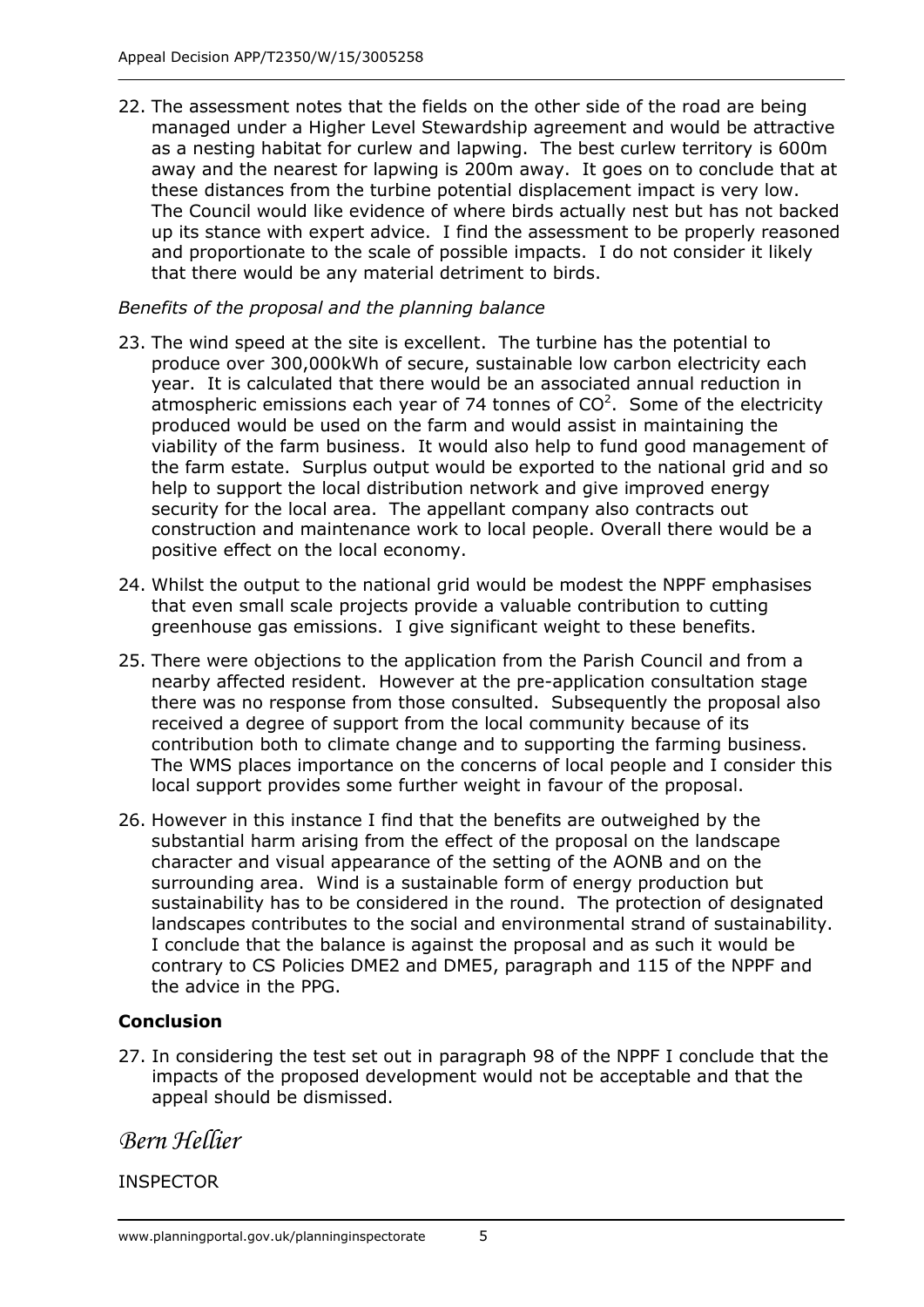

# **Appeal Decisions**

Site visit made on 21 September 2015

#### by Anthony J Wharton BArch RIBA RIAS MRTPI

an Inspector appointed by the Secretary of State for Communities and Local Government

Decision date: 24 September 2015

#### Appeal A - Ref: APP/T2350/Y/15/3035895 35 King Street, Whalley, Clitheroe, Lancashire BB7 9SP

- The appeal is made under section 20 of the Planning (Listed Buildings and Conservation Areas) Act 1990 against a refusal to grant listed building consent.
- The appeal is made by Mrs K Hughes against the decision of Ribble Valley Borough Council.
- The application Ref 3/2015/0108 dated 11 February 2015 was refused by notice dated 8 **April 2015.**
- The works proposed are: a car park to the rear and removal of part of boundary wall.

#### Appeal B - Ref: APP/T2350/W/15/3035898 35 King Street, Whalley, Clitheroe, Lancashire BB7 9SP

- The appeal is made under section 78 of the Town and Country Planning Act 1990 against a refusal to grant planning permission.
- The appeal is made by Mrs K Hughes against the decision of Ribble Valley Borough  $\bullet$ Council.
- The application Ref 3/2014/1122, dated 12 December 2014, was refused by notice dated 6 February 2015.
- The development proposed Is: the formation of a car park at the rear of 35 King Street to include new opening on to back street.

#### **Decisions**

1. Both Appeal A and Appeal B are dismissed (see formal decisions below).

#### **Background information**

2. The proposed works/development are the same for both appeals, although the planning application was submitted and determined prior to that for listed building consent. It is proposed to remove the rear lawn and landscaping as well as a 4.5m section of stone garden boundary wall. The intention is then to provide a 9-space car park with shale gravel surfacing and open access during shop (currently a hairdressing salon) opening hours. These were set out in permission 3/2011/0096 and are: Monday to Friday 09.00hrs to 21.00hrs; Saturday 09.00hrs to 18.00hrs and Sundays and Bank Holidays 11.00hrs t0 17.00hrs.

3. The properties at Nos 33 and 35 King Street were listed in Grade II on 13 March 1986 as a single joint entry and are located within the Whalley Conservation Area (WCA). They form a pair of townhouses (now partly in commercial use) dating back to the mid-18<sup>th</sup> Century. They were formerly known as 'The Friars' and were built for the early industrialists, Solomon Longworth and Roger Green. The Council indicates that No 35 has retained its garden from at least the 1840s but that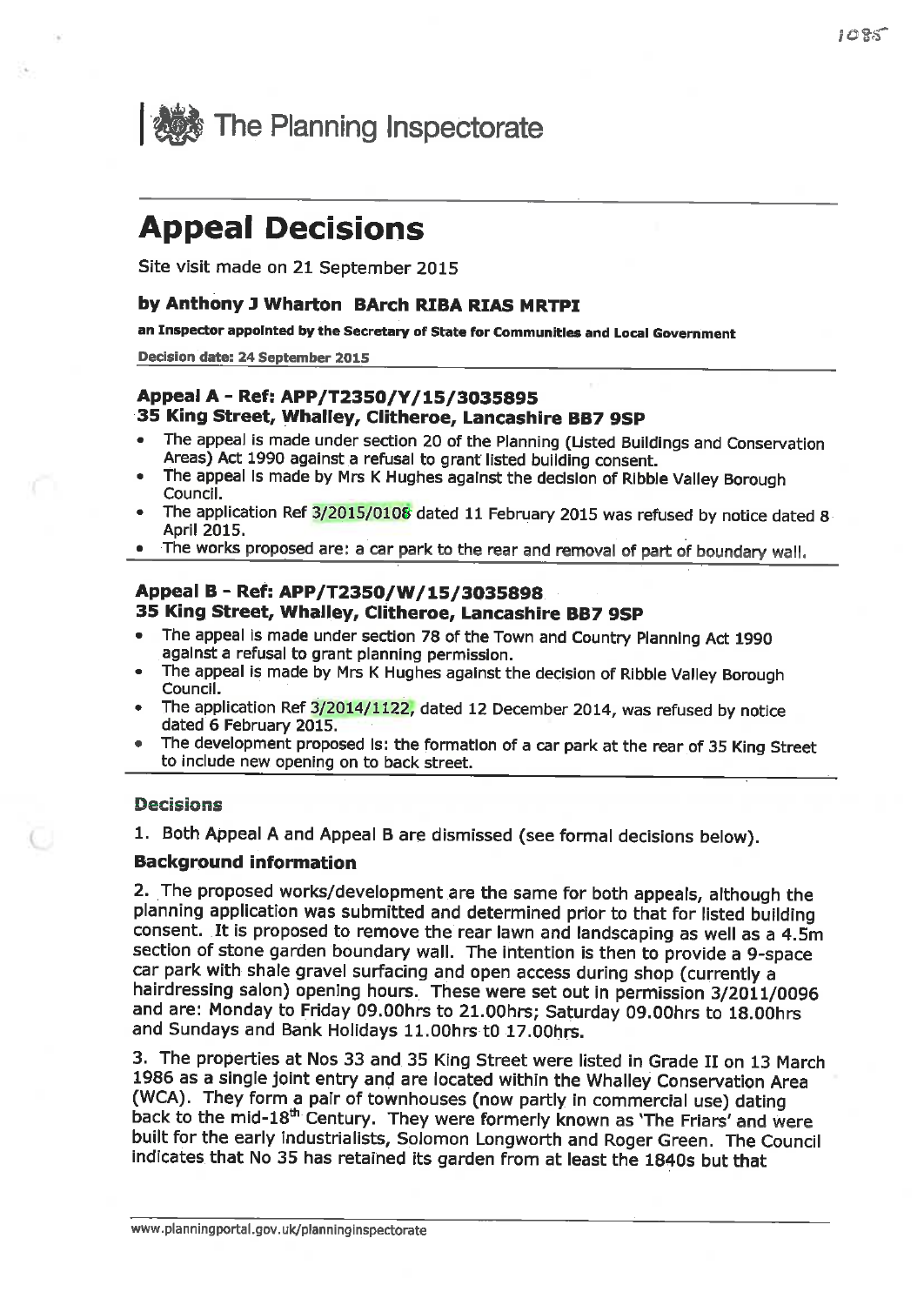comparisons of 1912 and 1932 OS maps indicate that some sections of the boundary wall have been rebuilt.

4. The houses are still distinctly recognisable from the list description with their brick and sandstone dressed walls; windows with keystones; slate roofs and chimneys on gables. There are some references to the interior of No 35 but no references to the rear of the properties. The curving, stone wall is a distinctive feature to the rear.

#### The main issues

5. The main issues in both Appeals are the effects that the proposals would have firstly on the listed buildings; their setting and their special features of architectural and historic interest and, secondly, the effect on the character or appearance of the Whalley Conservation Area.

#### **Reasons**

6. In reaching my decisions I have had special regard to the requirements of sections 16(2) and 66(1) of the Planning (Listed Buildings and Conservation Areas) Act 1990 (PLBCAA) and have also paid special attention to section 72 of the same Act. The relevant development plan policies are DMG1 (General Considerations) and DME4 (Protecting Heritage Assets) of the Ribble Valley Borough Council Core Strategy 2008 - 2028 (RVBCCS).

7. The National Planning Policy Framework (NPPF) is relevant and specifically where it refers to achieving sustainable development (introduction); its core principles (introduction); requiring good design (section 7); conserving and enhancing the historic environment (section 12); plan-making and decision-taking and the historic environment. I have also taken into account Planning Practice Guidance (PPG) where it refers to the historic environment.

8. The Whalley Conservation Area Appraisal (WCAA) refers to Nos 33 and 35 King Street and indicates that they were prestigious buildings of their time. Although the rear parts of the buildings are not specifically referred to it is evident that No 35 has retained its garden area from at least the 1840s as well as the line of its boundary wall although parts of the wall have been rebuilt over the years.

9. There are many other references to this part of King Street in the WCA and it is clear that the immediate area around the appeal building contributes most positively towards the character and appearance of the WCA. The stone wall around the property is a dominant and impressive feature of the rear streetscape and having seen the garden area to No 35 it is clear that this area also is a prominent and almost unique feature in this part of Whalley. Unlike other nearby properties No 35 has retained its garden and wall for many years.

10. Having walked around this part of WCA and having noted the wall and the rear area to No 35, I share the Council's concerns about this particular proposal to open up the wall and to use the area for car parking. I acknowledge and appreciate the commercial need for parking but this economic factor needs to be balanced against the impact that it would have on the setting of the listed building(s) and the effect on the character and appearance of the WCA. The NPPF is quite clear that in assessing 'sustainable development', the three strands of economic, social and environmental must be taken into account together.

11. During my visit I noted that properties immediately to the north of No 35 had had stone walls partly removed to provide parking. The remaining walls were untidy and had clearly affected the historic layout of this part of the town. In my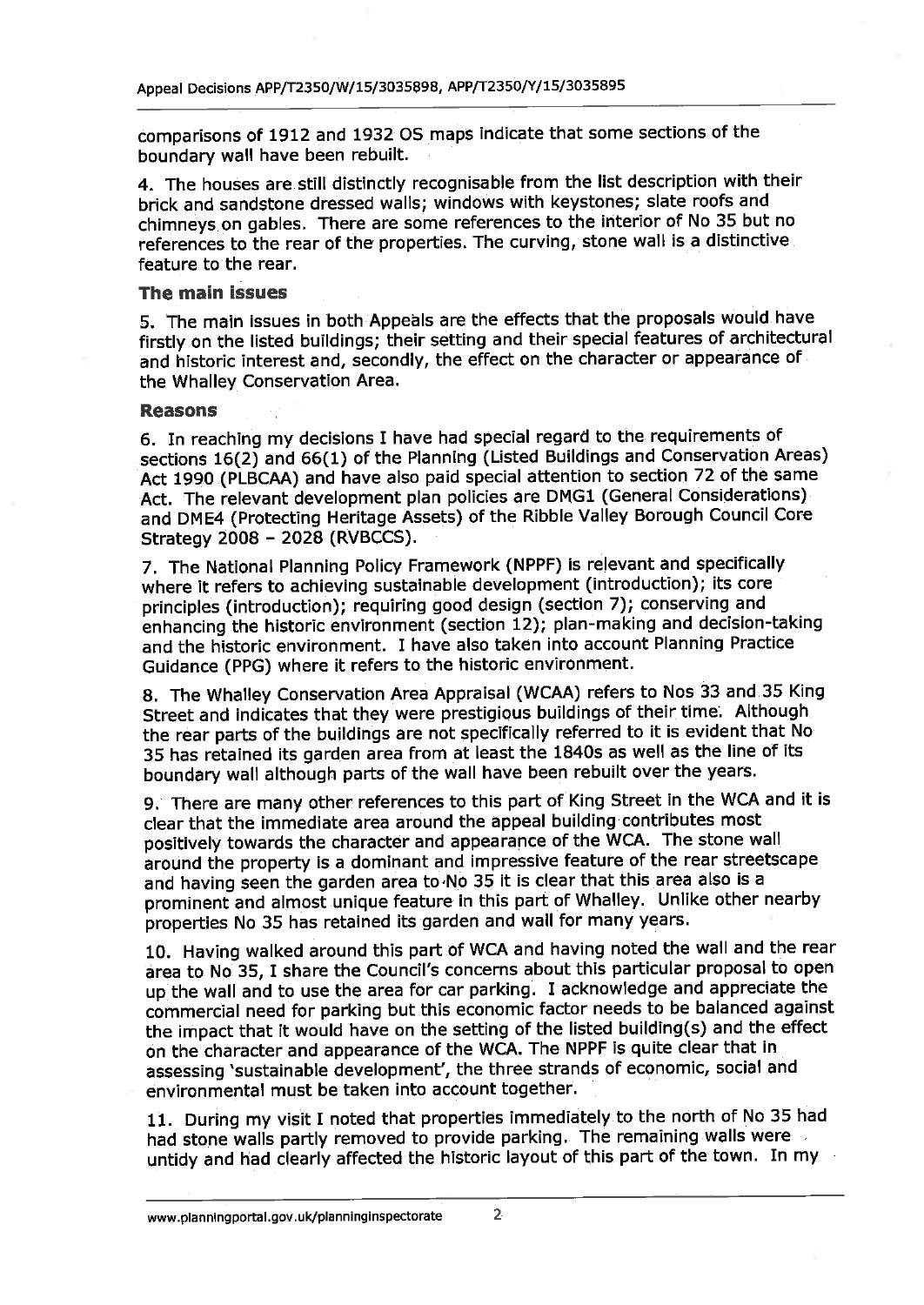view the loss of a significant section of wall to the garden of No 35, coupled with the loss of landscaping and greenery would neither preserve the integrity of Nos 33 and 35 nor their current setting. The loss of such a large section of walling would also detrimentally affect the remaining section of wall which is a most important architectural and historic feature. It follows, in my view, that the loss of the section of wall along with the loss of the garden would neither preserve nor enhance this part of the WCA.

12. During business hours the large gate would be likely to be left open rendering the car park open to view. This would exacerbate the detrimental visual impact which already exists due to half demolished walls and the various alterations carried out to nearby properties in the WCA. I do not consider, therefore, that planning permission or listed building consent should be granted for the works/development proposed in this part of the conservation area.

13. Because the works would be harmful to the listed buildings; their settings; the special architectural and historical feature (the wall and the garden) and to the character and appearance of the WCA they are contrary to policies DMG1 (General Considerations) and DME4 (Protecting Heritage Assets) of the RVBCCS. They are also contrary to design, sustainability and conservation principles set out in the NPPF. Although the harm would be less than substantial (see paragraph 134 of the NPPF) there are no public benefits which would outweigh the harm caused. Both appeals, therefore, fail.

#### **Other Matters**

14. In reaching my decisions I have taken into account all of the other matters raised by and on behalf of the appellant. These include the full statement of case; the issues around car parking in Whalley; the fact that the wall was built later than the buildings; the fact that there are no highways objections; the details set out in the Design and Access statement and the references to trees and landscaping. However, none of these factors outweigh my concerns set out above.

15. I acknowledge that there is a need for both the appellant's customers and staff to park in close proximity to the premises. However, in this case any commercial or other benefits cannot outweigh the harm that would be caused to the historic asset and the environment if the works/development were allowed to proceed.

#### **Formal Decisions**

16. Appeal A is dismissed and Listed Building Consent is refused for a car park to the rear and removal of part of boundary wall at 35 King Street, Whalley, Clitheroe, Lancashire BB7 9SP.

17. Appeal B is dismissed.

## Anthony J Wharton

Inspector